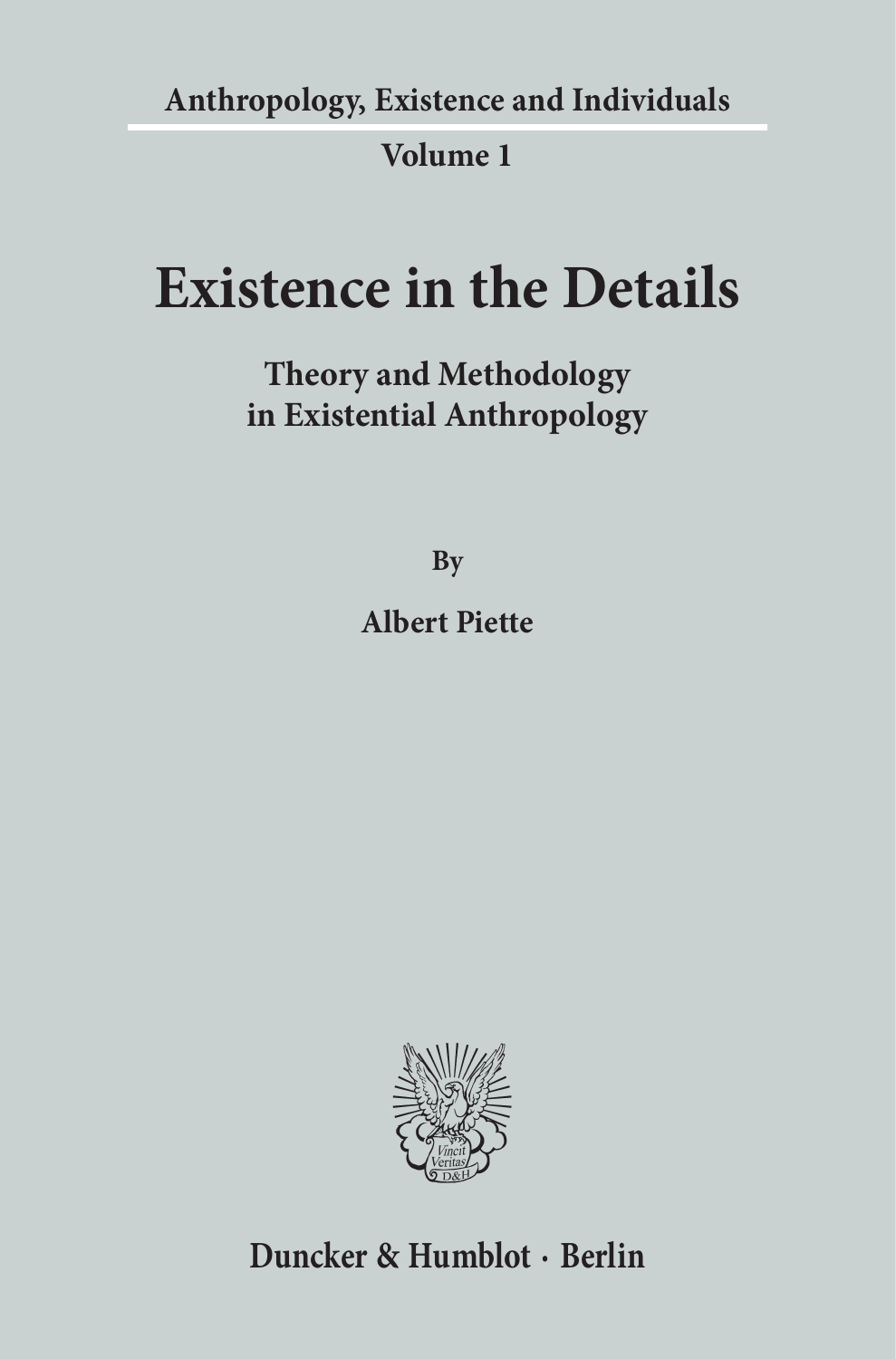### ALBERT PIETTE

Existence in the Details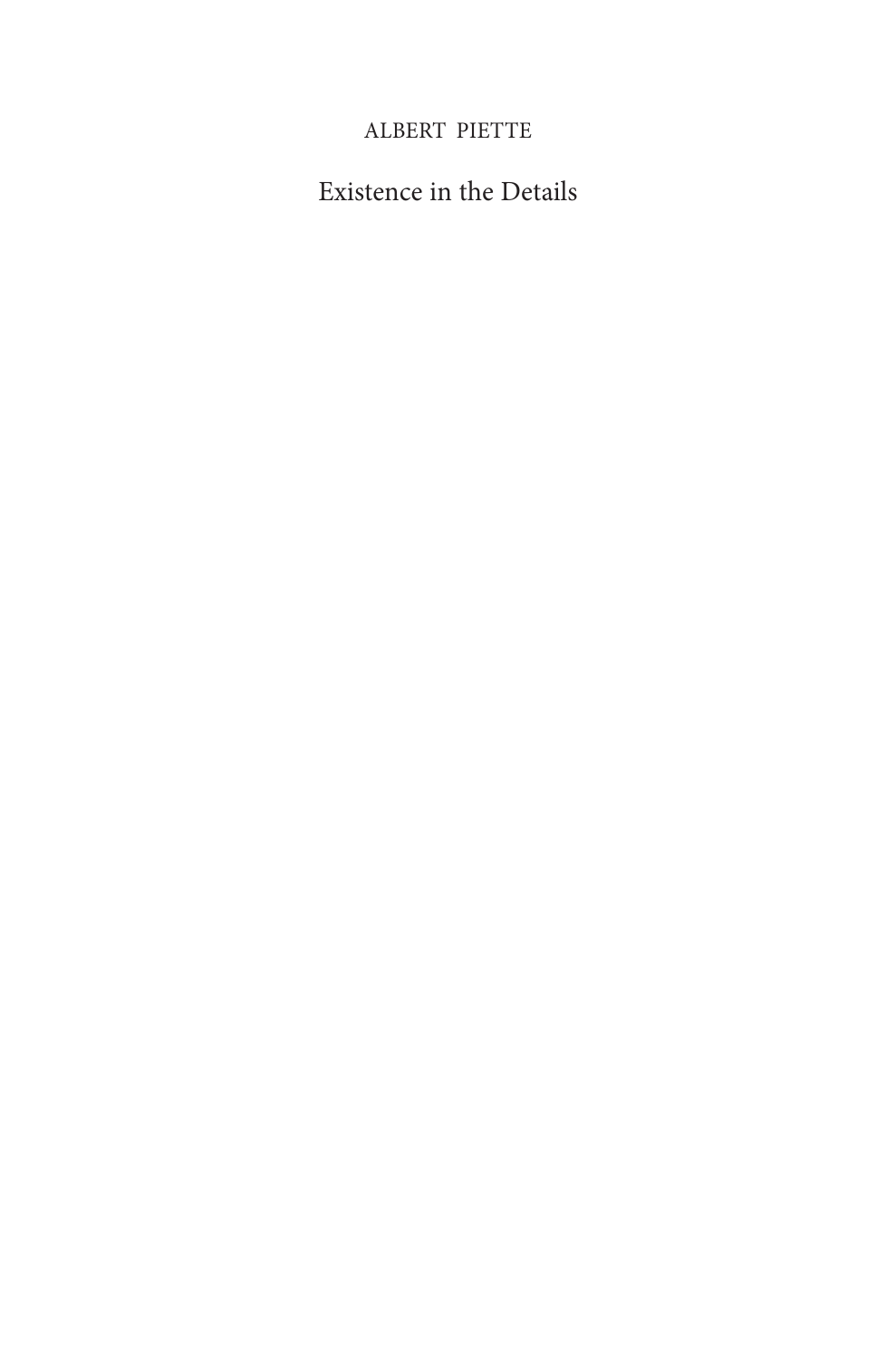## Anthropology, Existence and Individuals

Edited by Dr. Jan Patrick Heiss, Zürich Prof. Dr. Albert Piette, Paris

## Volume 1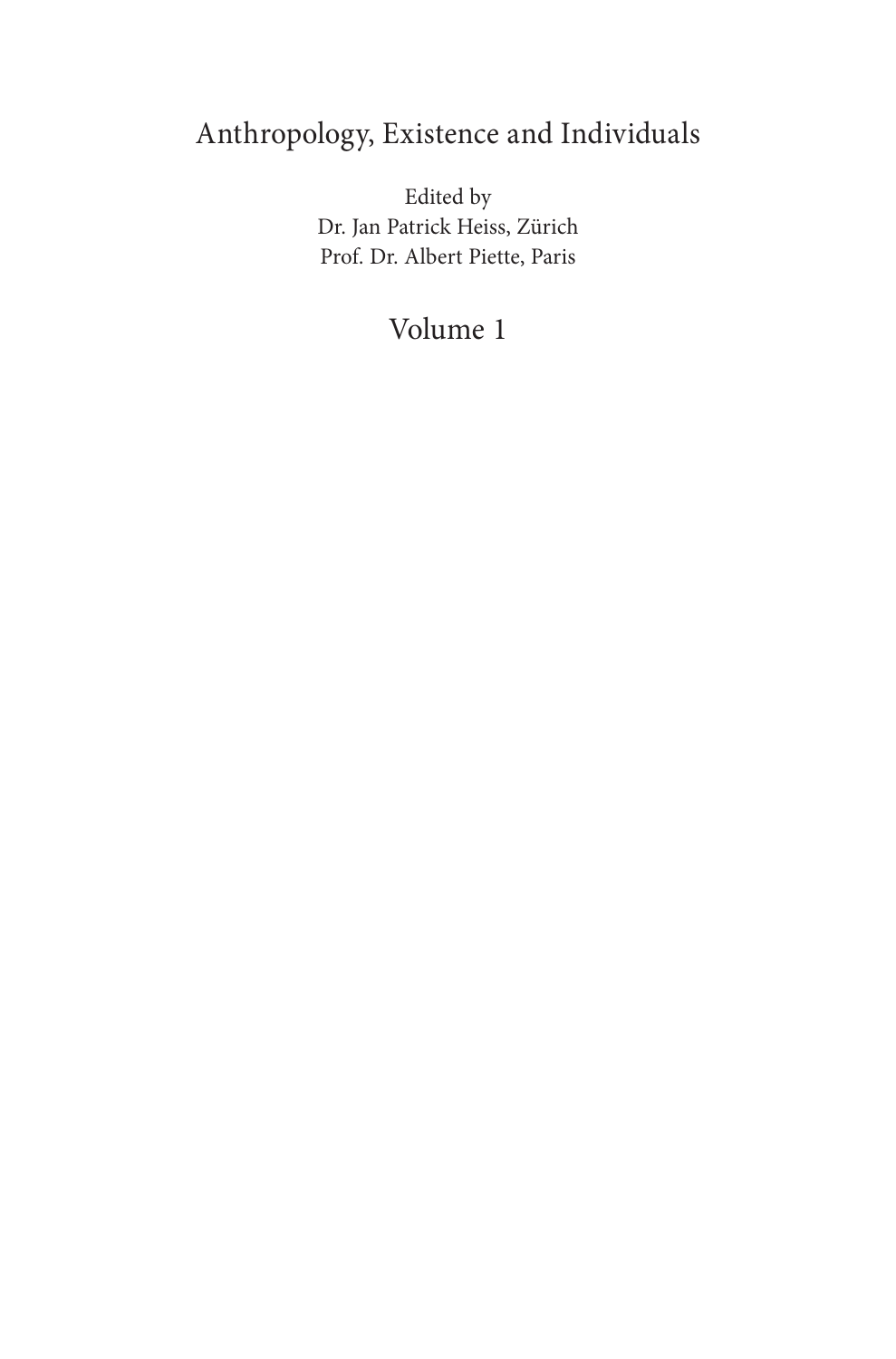# Existence in the Details

Theory and Methodology in Existential Anthropology

By

Albert Piette

Translated by Matthew Cunningham



Duncker & Humblot · Berlin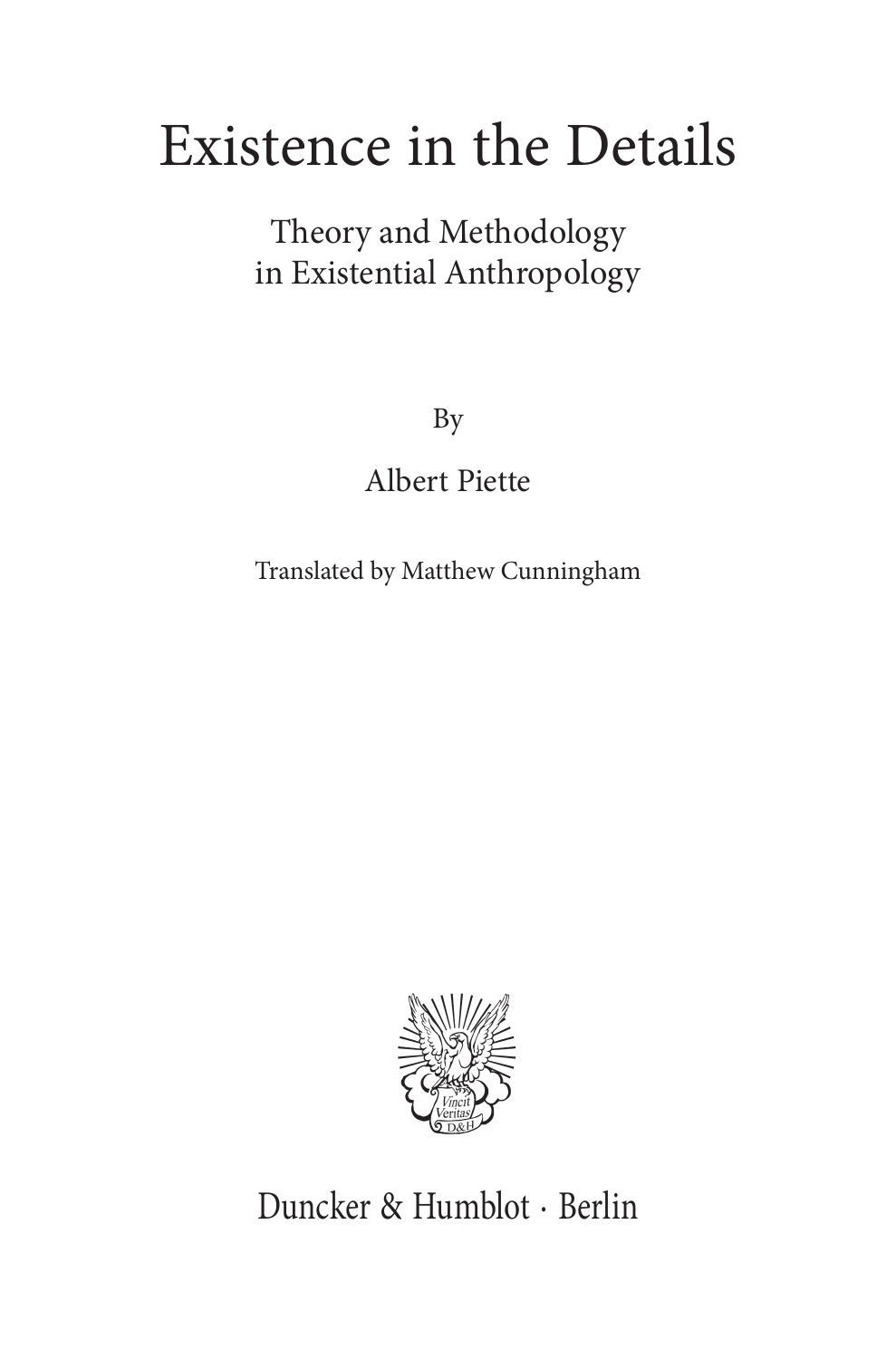This book is published with the subsidy of the University Paris West Nanterre

Bibliographic information of the German national library

The German national library registers this publication in the German national bibliography; specified bibliographic data are retrievable on the internet at http://dnb.d-nb.de.

> All rights reserved. © 2015 Duncker & Humblot GmbH, Berlin Typesetting: Klaus-Dieter Voigt, Berlin Printing: buchbücher.de gmbh, Birkach Printed in Germany

ISSN 2364-8791 ISBN 978-3-428-14677-2 (Print) ISBN 978-3-428-54677-0 (E-Book) ISBN 978-3-428-84677-1 (Print & E-Book)

Printed on no aging resistant (non-acid) paper according to ISO 9706  $\otimes$ 

Internet: http://www.duncker-humblot.de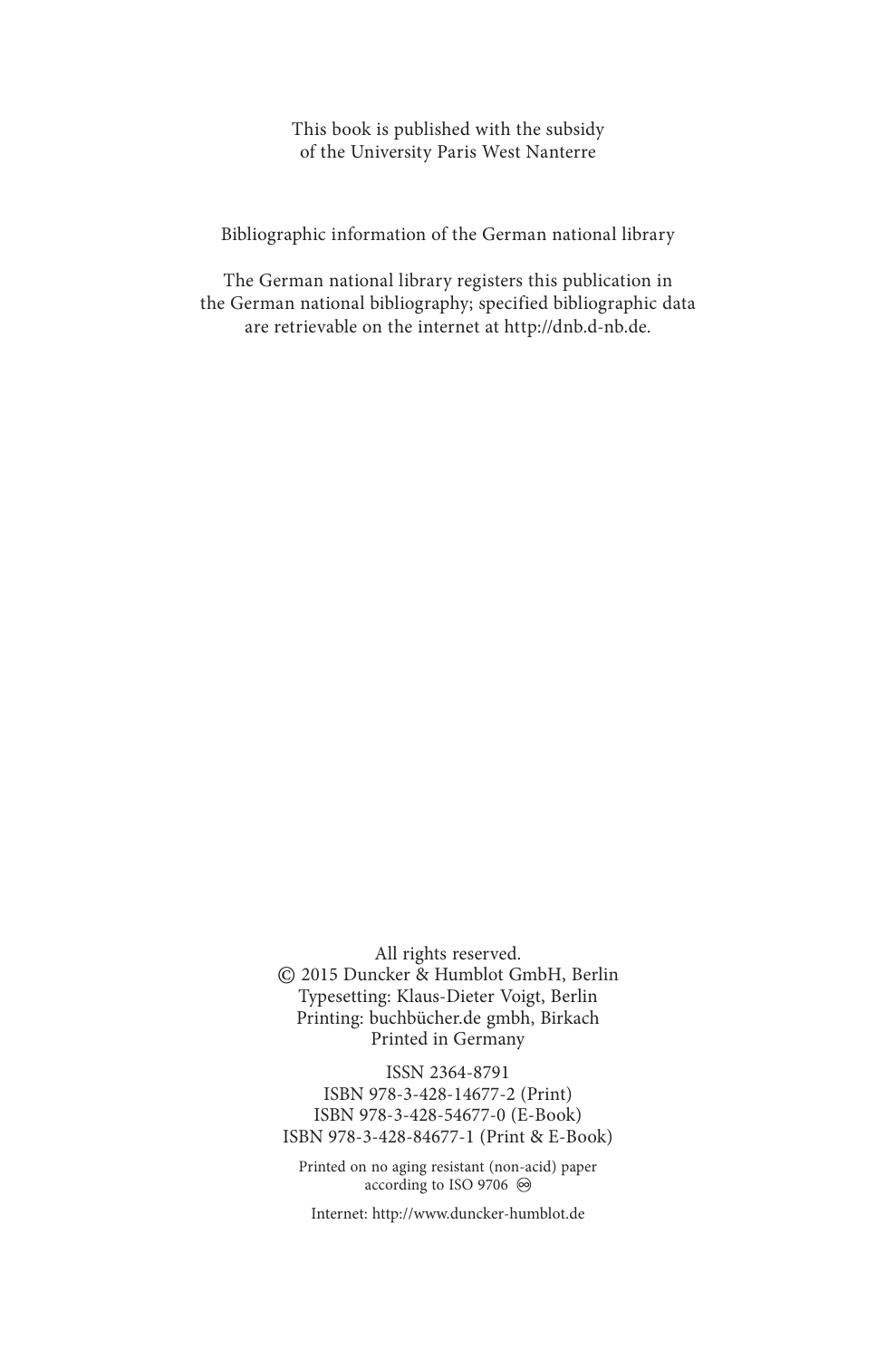## *To Charlotte*

"I like to think that the moon is there even if I am not looking at it." *(Albert Einstein)*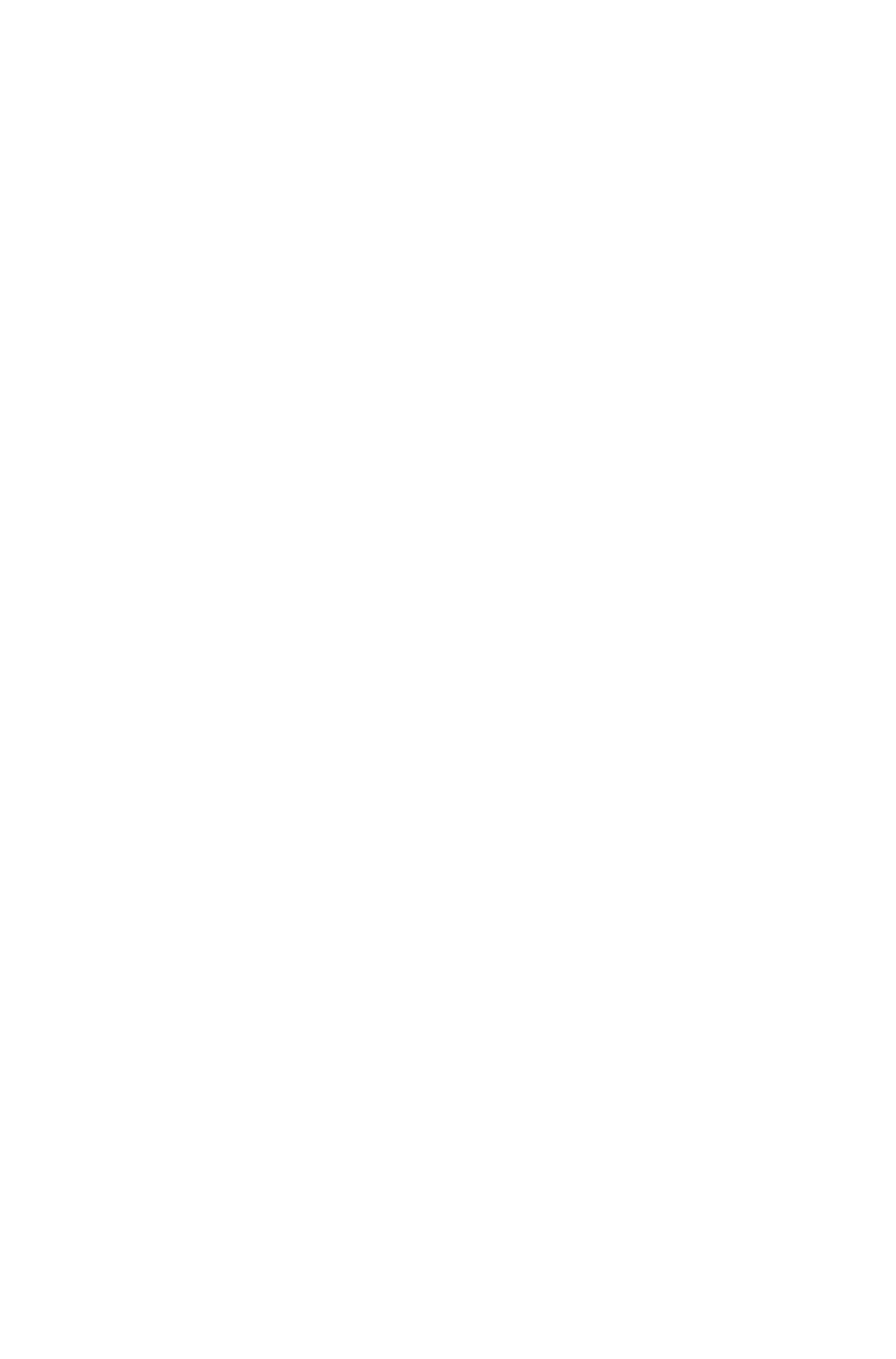## **Contents**

|--|--|--|

#### *Part One*

#### **Wholes and Particularities** 16

#### *Part Two*

| <b>Existence and Days</b>                                                                   | 45 |
|---------------------------------------------------------------------------------------------|----|
|                                                                                             |    |
|                                                                                             |    |
| III. Existential anthropology: from sociology to non-sociology $\dots \dots \dots \dots$ 63 |    |

#### *Part Three*

| <b>Presences and Intensities</b> | 68 |
|----------------------------------|----|
|                                  |    |
|                                  |    |
|                                  |    |
|                                  |    |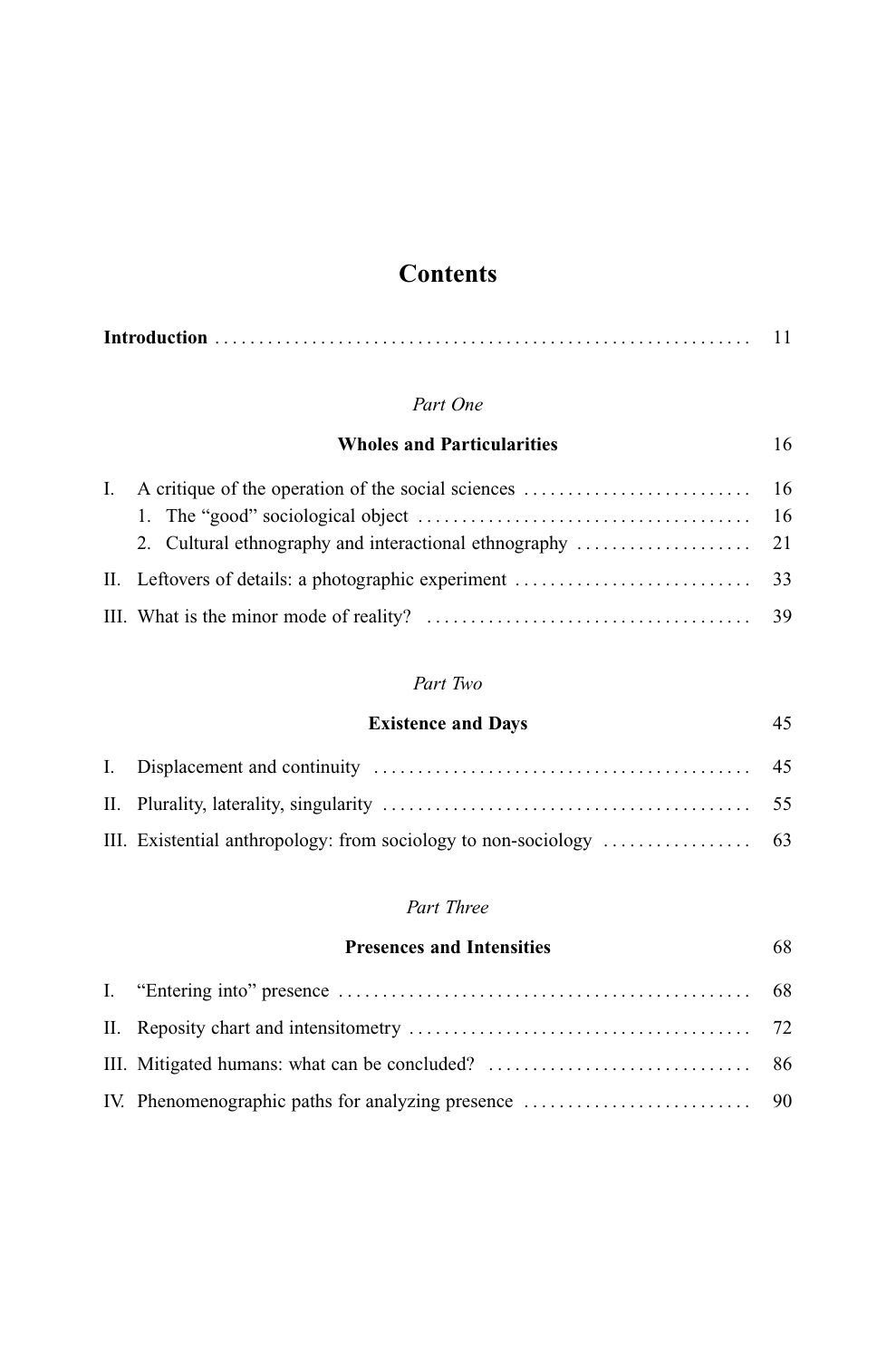#### Contents

| Conclusion | 99 |
|------------|----|
|            |    |
|            |    |
|            |    |
|            |    |
|            |    |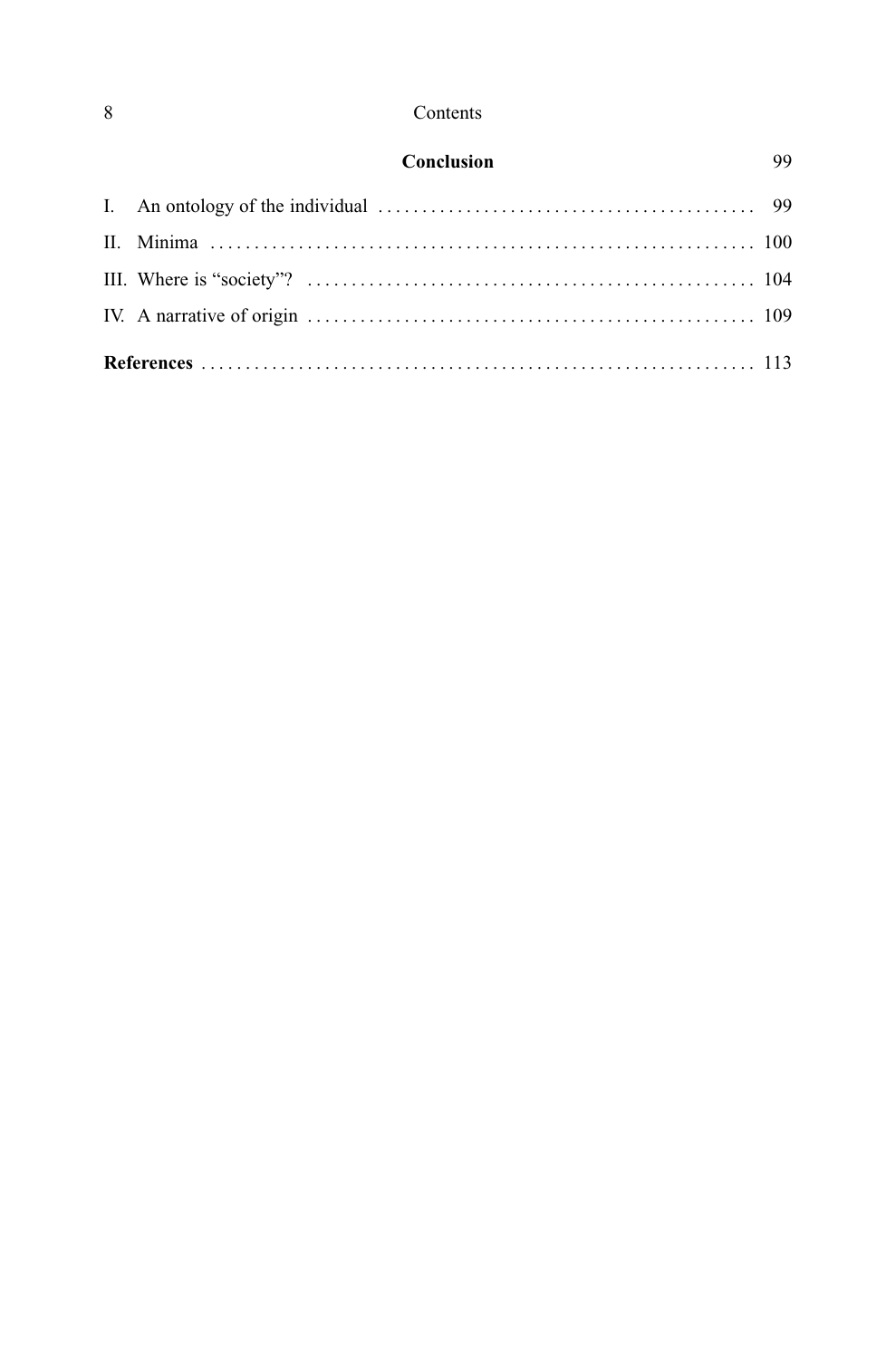## **Figures, Tables and Charts**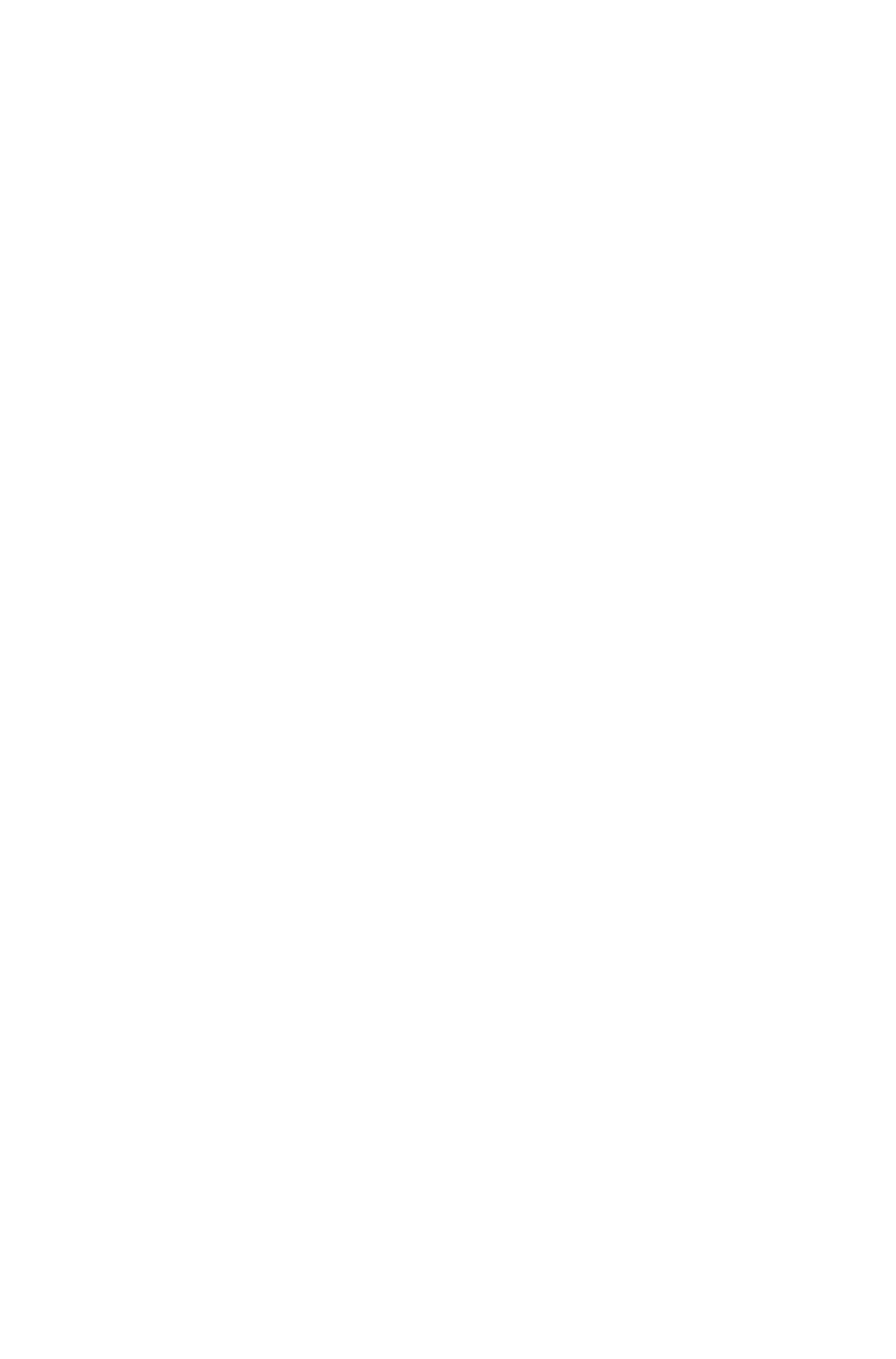### **Introduction**

This book invites readers to circulate among leftovers, sometimes among leftovers of leftovers abandoned by the social sciences after their process of data filtering and selection, those remainders that did not resist the observation, conceptualization or writings of sociology or social anthropology. This book is an anthropology book. This seems to me to be beyond doubt. But it is not a social or cultural anthropology book on a group, on an activity, actions or interactions. Let's say it is a work of existential anthropology. When readers reach the end, I would like them to be convinced, if they are not already, that existential anthropology has confirmed that it exists and that it can exist with methods and con $cepts<sup>1</sup>$ .

Historians of philosophy could explain that for a long time, this discipline was a debate about essences and categories. Anthropologists could themselves also think that their discipline has its own "essences", that is to say themes and perspectives that allow them to side-step existence: societies, cultures, social issues, representations, structures, but also, more recently, activities, actions, modes of expression and even non-humans. What is anthropology? It is doubtful that the answer consists of a strictly sociocultural definition. When Merleau-Ponty evoked the crisis of philosophy in the 1930s, he noted that one of the lost causes was that of existence (Merleau-Ponty 1997: 39). In anthropology, especially in France, the impact of Lévi-Strauss' thought has made this an impossible task, so virulent was his contempt for the individual and empiricism, the situation and the "me", which he deemed only suitable for a "shopgirl's philosophy" (Lévi-Strauss 1961: 62).

Is not the genius of anthropology, in all its still current expressions, to have ignored, dissolved or forgotten human beings in their most unique possession: the fact of existing? Is this the price that had to be paid to create science, whether social or biological? Anthropology is certainly one of the rare fields that has let its "subject" drift away to the point that the discipline is no longer the equivalent of the etymological meaning of its name. This being the case, it is not tautological to speak of an anthropology of human beings, as it would be if one spoke of the zoology of animals or the "botany of plants", to borrow Heidegger's expression (1996: 46). Observing the human, considering the human! *The* hu-

<sup>1</sup> I thank the Research Commission of the University of Paris West and the Centre for Ethnology and Comparative Sociology (CNRS – University of Paris West) for their subsidy.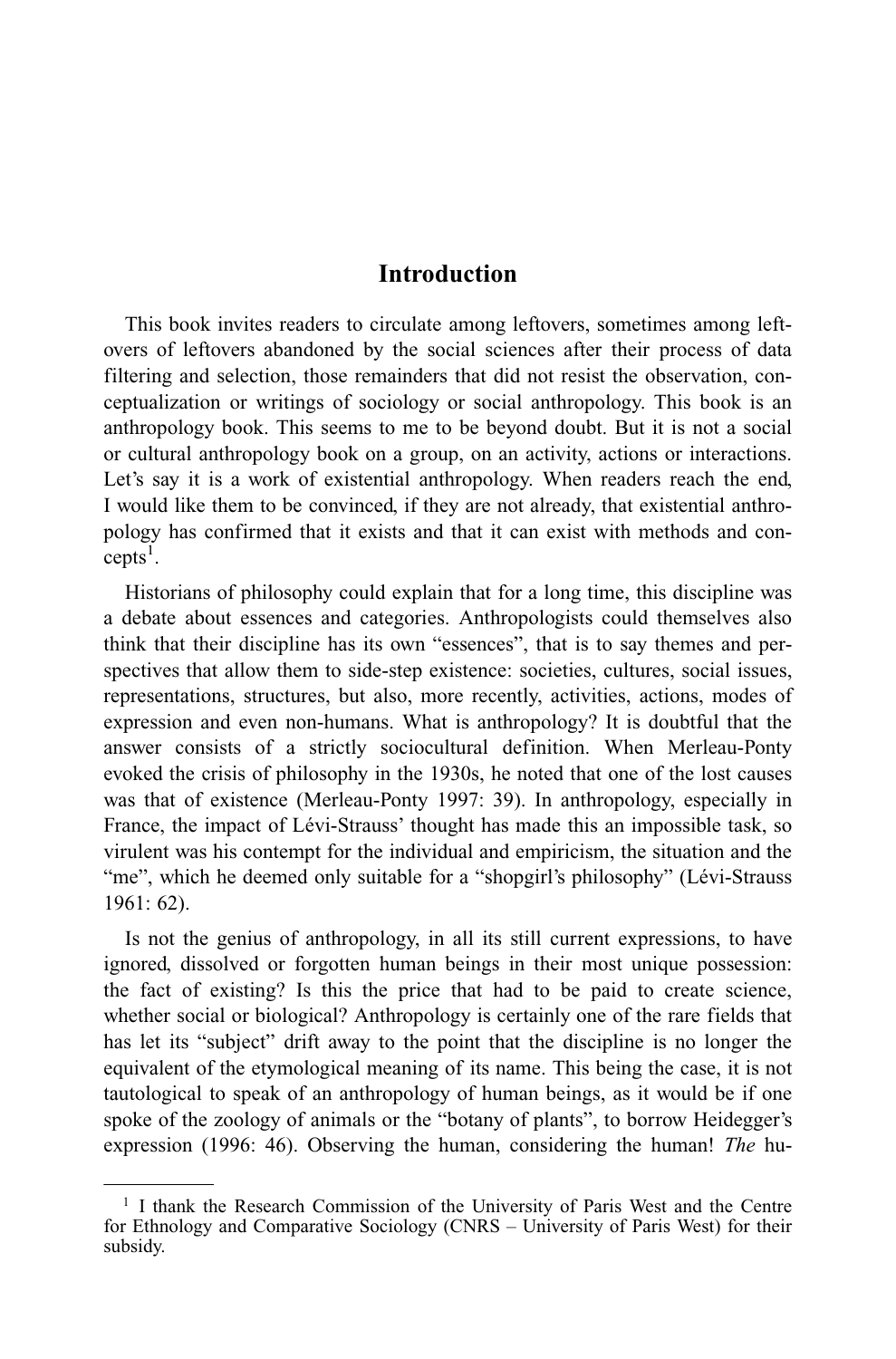#### 12 Introduction

man, *a* human, *several* humans: the social sciences have chosen their "articles". Always humans clarified in their social and cultural specificity: assembled, grouped humans in their social synthesis (classes, social groups, etc.) and/or cultural synthesis (cultures, systems of representations, thoughts, etc.). This is the work of the social sciences: sociology, social and cultural anthropology. Though they use different theories and methodologies, they ultimately constitute one, single social science maintaining the illusion that there are differences between them by means of their lack of contact, their bibliographical independence, or through the geographic compartmentalization of their subjects or work themes. This perspective implies that it is humans (in varying numbers) who are observed together, grouped in the analysis according to assimilated, "same-ized" characteristics presented as shared by all. It is also humans studied in their links, relationships, connections, interactions and activities. Observation, description and analysis therefore focus on the inter-human, since the entity to understand is the action, the relationship, or the interaction. And when the focus of the observation is placed on humans, this is done with a view to quickly grouping them into an appropriate set.

When I decided to go into anthropology, it was in order to observe and consider the human being, not "togethered" humans, cultural differences, or social relations but "separated" humans and the human in general. This is of course another set<sup>2</sup>. And it is certainly possible to meet these initial objectives through work that involves grouping and then comparing humans. But this is only done very rarely. Few social anthropologists think in terms of universals. One cause of this scarcity is that comparative and theoretical acts that can say something about humans are performed on the basis of human sets, quickly losing sight of the humans themselves for the benefit of a sociocultural synthesis. This book tries to stick to the line: one human, different humans, the human. It presupposes bringing the focus back onto humans, one at a time, in a situation, to compare humans as part of an attempt to consider the human, ideally presuming that the final comparison must be made as late as possible, so that at the moment of observation, the resulting collective perspective does not absorb individual singularity. This would be the ideal of an anthropology of existences.

This individual right here, the one who exists, is he not more that the sum of various psychological, biological, social and cultural characteristics? He is existence, he exists. I will relate this book to a few quotations. "It is a very great fault in a painter," Leonardo da Vinci writes, "to repeat the same motions in figures, and the same folds in draperies in the same composition, as also to make all the faces alike" (Leonardo da Vinci 2004: 48). This takes us straight to the heart of

<sup>&</sup>lt;sup>2</sup> This does not imply giving more meanings than necessary to the term "species", which Darwin viewed "as one arbitrarily given, for the sake of convenience, to a set of individuals closely resembling each other" (Darwin 2006: 34).